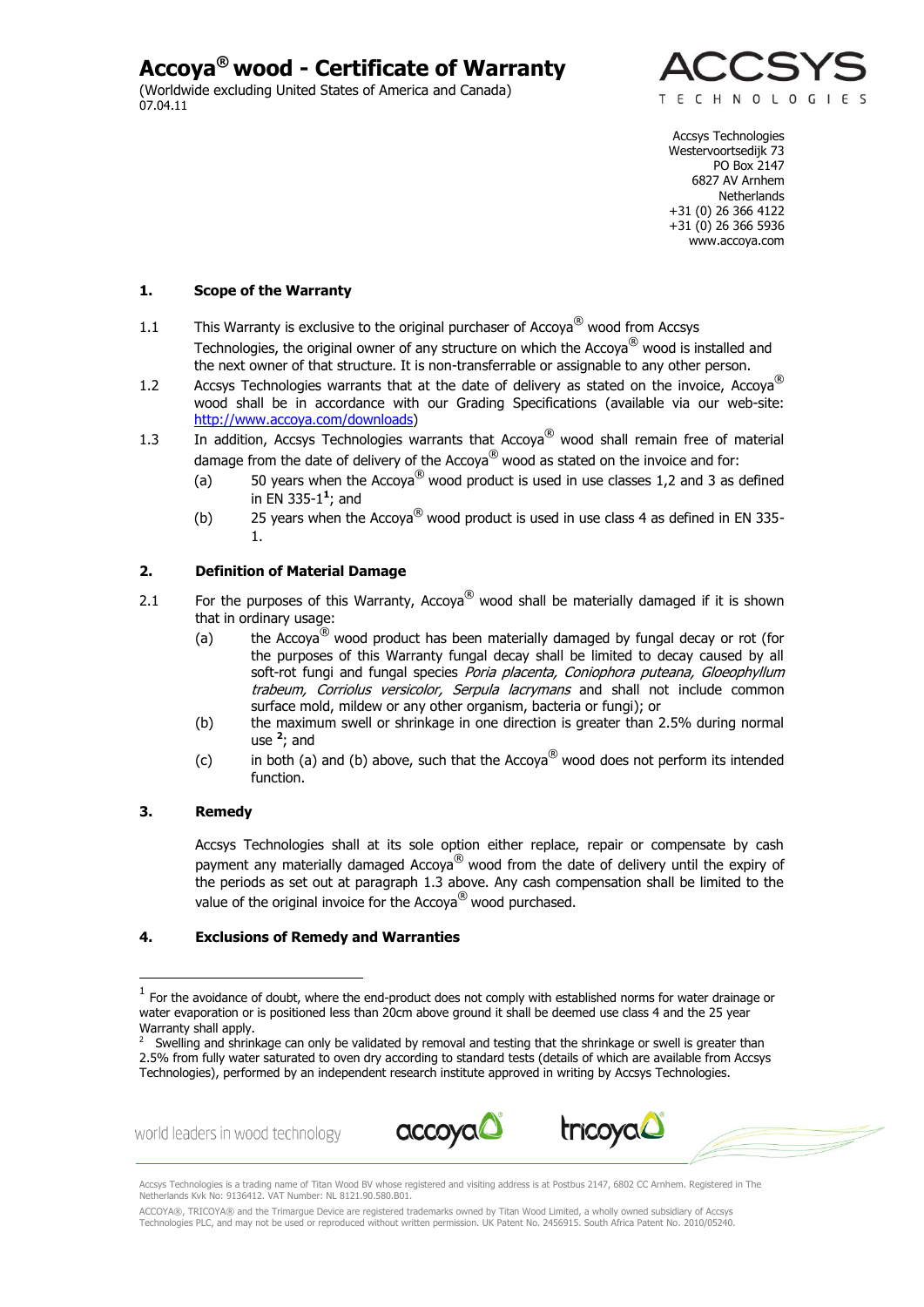- 4.1 In no event will Accsys Technologies be liable for any incidental, economic, exemplary, special, punitive or consequential damages, whether direct or indirect, howsoever arising.
- 4.2 The statements in this Warranty constitute the only warranties given by Accsys Technologies and all other express or implied warranties, including any implied warranties of merchantability or fitness for a particular purpose (save where arising under applicable product warranty laws that cannot be lawfully disclaimed) are expressly excluded.

# **5. Conditions**

This Warranty shall be subject to the following terms and conditions:

- 5.1 Claims must be made in writing to Accsys Technologies within 30 days after discovery of suspected damage, accompanied by this original Certificate of Warranty, copies of the relevant invoice(s), a statement describing the damage and photographs showing the suspected damage.
- 5.2 Accsys Technologies reserves the right to inspect the defect in situation prior to the authorisation by Accsys Technologies, in its sole discretion, of any repair, replacement or financial compensation. From the date a potential claim is detected, the claimant must take all reasonable steps to protect the  $Accova^{\circledR}$  wood from further damage.
- 5.3 Accoya<sup>®</sup> must be stored, installed and/or used in accordance with Accsys Technologies' written instructions and all certification bodies and building codes adopted by federal, central, state or local governments or government agencies and applicable to the installation. Failure to install Accoya<sup>®</sup> wood in accordance with Accsys Technologies' printed instructions will invalidate this Warranty.
- 5.4 This Warranty does not cover the costs associated with removal of damaged Accova<sup>®</sup> wood or installation of replacement Accoya<sup>®</sup> wood or any remanufacturing costs.
- 5.5 Failure to follow these procedures may invalidate any claim under this Warranty.

# **6. Exclusions**

This Warranty does not cover:

- 6.1 any use of the Accoya<sup>®</sup> wood in the relevant use class that contravenes the requirements set out in EN 335-1 (**NB** see also footnote 1);
- 6.2 any contact between Accoya<sup>®</sup> wood and liquids that have a pH higher than 9;
- 6.3 any continual contact between Accoya<sup>®</sup> wood exposed to salt and brackish water (use class 5 according to EN 335-1);
- 6.4 any Accoya<sup>®</sup> wood subsequently modified or impregnated, for example by chemical treatments, without the prior written approval of Accsys Technologies;
- 6.5 damage or defects resulting from or in any way attributable to:
	- (a) improper storage, handling, installation or use of the Accoya<sup>®</sup> wood, including but not limited to any damage where Accsys Technologies' written instructions have not been followed;
	- (b) misuse, neglect, alteration or abuse of the Accoya<sup>®</sup> wood;
	- (c) settlement or structural movement and/or movement of materials to which the Accova $^{\circledR}$  wood is attached:
	- (d) damage from incorrect design of any structure or where the maximum designed wind loads are exceeded for any structure;
	- (e) acts of God, such as hurricane, tornado, hail, earthquake, flood or other severe weather or natural phenomena; and
	- (f) any cause other than manufacturing defects attributable to Accsys Technologies.

world leaders in wood technology

.





Accsys Technologies is a trading name of Titan Wood BV whose registered and visiting address is at Postbus 2147, 6802 CC Arnhem. Registered in The Netherlands Kvk No: 9136412. VAT Number: NL 8121.90.580.B01.

ACCOYA®, TRICOYA® and the Trimargue Device are registered trademarks owned by Titan Wood Limited, a wholly owned subsidiary of Accsys<br>Technologies PLC, and may not be used or reproduced without written permission. UK Paten